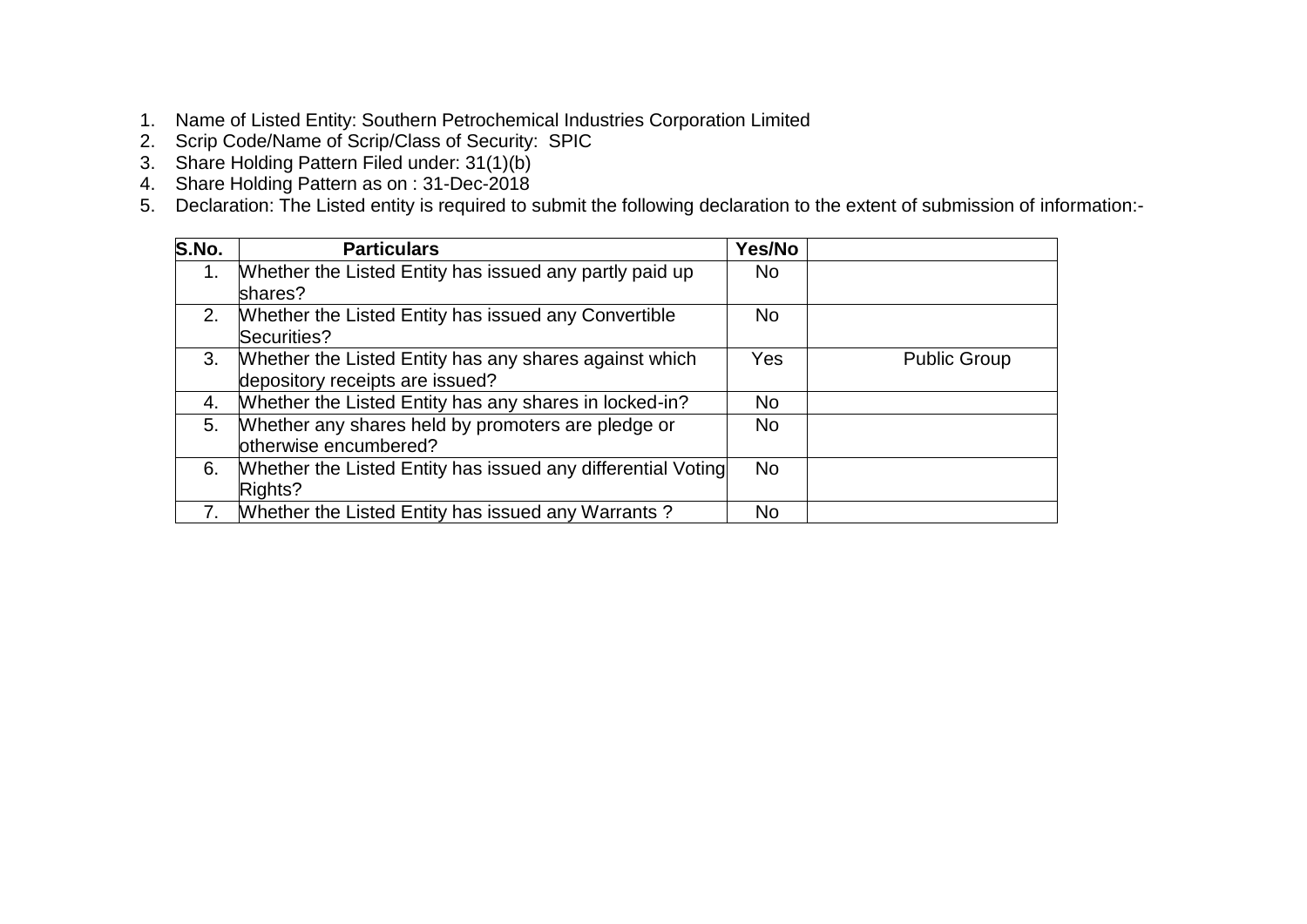# Table I - Summary Statement holding of specified securities

| Catego<br>ry<br>(1)    | Category of<br>shareholder<br>(II)             | Nos. of<br>shareh<br>olders | No. of fully<br>paid up<br>equity | No. of<br>Partly<br>paid-up                  | No. of<br>shares<br>underlying        | <b>Total</b><br>nos.<br>shares                             | Shareholding<br>as a % of total<br>no. of shares                   |                             | <b>Number of Voting Rights</b><br>held in each class of   | securities       |                                                 | No. of<br><b>Shares</b><br><b>Underlying</b>                  | Shareholding,<br>as a % assuming<br>full conversion                  | shares     | <b>Number of</b><br>Locked in                             |            | <b>Number of</b><br><b>Shares</b><br>pledged or        | <b>Number of</b><br>equity<br>shares held |
|------------------------|------------------------------------------------|-----------------------------|-----------------------------------|----------------------------------------------|---------------------------------------|------------------------------------------------------------|--------------------------------------------------------------------|-----------------------------|-----------------------------------------------------------|------------------|-------------------------------------------------|---------------------------------------------------------------|----------------------------------------------------------------------|------------|-----------------------------------------------------------|------------|--------------------------------------------------------|-------------------------------------------|
|                        |                                                | (III)                       | shares<br>held<br>(IV)            | equity<br>shares<br>held<br>$\overline{(V)}$ | <b>Depository</b><br>Receipts<br>(VI) | held<br>$(VII) =$<br>$(IV)+(V)+$<br>$\overline{(V\prime)}$ | (calculated as<br>per SCRR,<br>1957)<br>$\overline{\text{(VIII)}}$ |                             |                                                           | (X)              |                                                 | <b>Outstanding</b><br>convertible<br>securities<br>(including | of convertible<br>securities (as a<br>percentage of<br>diluted share | (XII)      |                                                           |            | otherwise<br>encumbered<br>(XIII)                      | in<br>dematerializ<br>ed form             |
|                        |                                                |                             |                                   |                                              |                                       |                                                            | As a % of<br>$(A+B+C2)$                                            | Clas<br>s<br>$\frac{eg}{X}$ | <b>No of Voting</b><br><b>Rights</b><br>Clas<br>s<br>eg:y | <b>Tot</b><br>al | <b>Total</b><br>as a<br>$%$ of<br>$(A+B+$<br>C) | <b>Warrants)</b><br>(X)                                       | capital)<br>$(XI) = (VII) + (X)$<br>As a % of<br>$(A+B+C2)$          | No.<br>(a) | As a<br>% of<br>total<br><b>Shar</b><br>es<br>held<br>(b) | No.<br>(a) | As a<br>% of<br>total<br><b>Share</b><br>s held<br>(b) | (XIV)                                     |
| $\overline{A}$         | Promoter & 12<br>Promoter<br>Group             |                             | 1006666<br>38                     |                                              |                                       | 100666 49.43<br>638                                        |                                                                    | 10060<br>6663               |                                                           | 666<br>638       | 100 49.43 0                                     |                                                               | 49.43                                                                |            | 0.00                                                      |            |                                                        | 10066663                                  |
| $\mathbf{B}$           | Public                                         |                             | 64038 8618189 0                   |                                              | 1679180                               | 102973 50.57<br>698                                        |                                                                    | 10290<br>7369<br>8          |                                                           | 973<br>698       | $102\,50.57\,0$                                 |                                                               | 50.57                                                                |            | 0.00                                                      |            |                                                        | 81898192                                  |
| $\overline{\text{C}}$  | Non<br>Promoter-<br>Non Public                 |                             | 1679180 0                         |                                              |                                       | 167918 8.25<br>$00\,$                                      |                                                                    |                             |                                                           |                  | 0.00                                            |                                                               | 0.00                                                                 |            | $0.00\,$                                                  |            | 0.00                                                   | 16791800                                  |
| C1                     | <b>Shares</b><br>underlying<br><b>DRs</b>      |                             | 1679180 0                         |                                              |                                       | 167918 0.00<br>$00\,$                                      |                                                                    | 0                           |                                                           | 0                | 0.00                                            |                                                               | 0.00                                                                 |            | 0.00                                                      |            |                                                        | 16791800                                  |
| $\overline{\text{C2}}$ | Shares held<br>by<br>Employee<br><b>Trusts</b> |                             |                                   |                                              |                                       |                                                            | 0.00                                                               | 0                           |                                                           | O                | 0.00                                            |                                                               | 0.00                                                                 |            | 0.00                                                      |            |                                                        |                                           |
|                        | Total                                          |                             | 64051 2036403 0<br>36             |                                              | 1679180                               | 220432 100.00<br>136                                       |                                                                    | 20360<br>4033<br>6          |                                                           | 640 0<br>336     | 203 100.0 0                                     |                                                               | 100.00                                                               |            | 0.00                                                      |            |                                                        | 19935663                                  |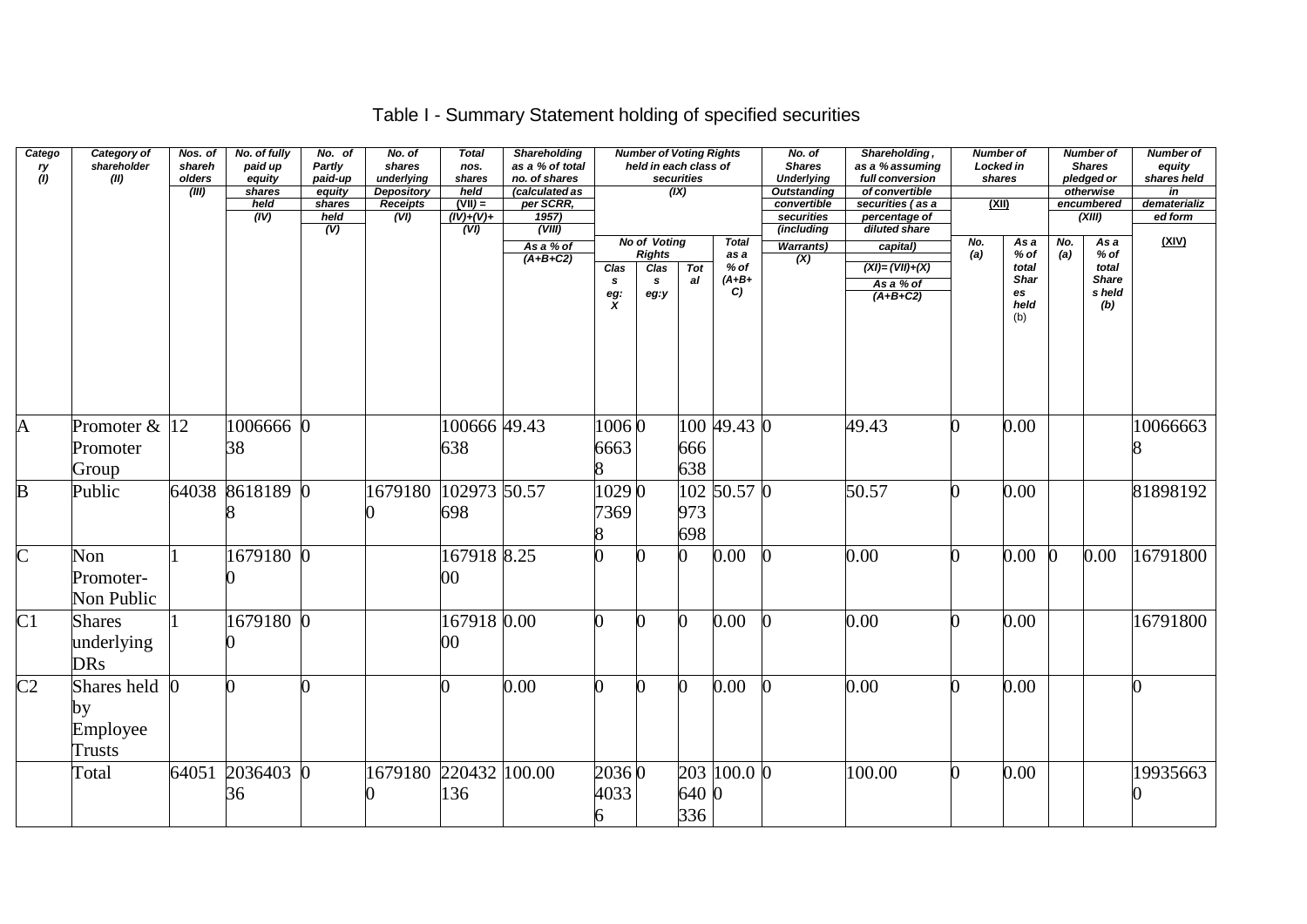|             | <b>Category &amp; Name</b> | PAN        | No. of | No. of          | Partly       | Nos. of                       | <b>Total</b>          | <b>Sharehol</b>     |                  |                            |                | <b>Number of Voting Rights held in</b> | No. of                    | <b>Shareholdin</b>                    |     | <b>Number of</b> |     | <b>Number of</b>     | <b>Number of</b>        |
|-------------|----------------------------|------------|--------|-----------------|--------------|-------------------------------|-----------------------|---------------------|------------------|----------------------------|----------------|----------------------------------------|---------------------------|---------------------------------------|-----|------------------|-----|----------------------|-------------------------|
|             | of the                     | (II)       | shareh | fully           | paid-up      | shares                        | nos.                  | $\overline{ding}$ % |                  | each class of securities   |                |                                        | <b>Shares</b>             | $g$ , as a $%$                        |     | <b>Locked in</b> |     | <b>Shares</b>        | equity                  |
|             | <b>Shareholders</b>        |            | older  | paid            | equity       | underlying                    | shares                | calculate           |                  |                            | (X)            |                                        | <b>Underlying</b>         | assuming                              |     | shares           |     | pledged or           | shares held             |
|             | $\overline{(\mathbf{l})}$  |            | (III)  | иp              | shares       | <b>Depository</b>             | held                  | d as per<br>SCRR,   |                  |                            |                |                                        | <b>Outstanding</b>        | full                                  |     | (XII)            |     | otherwise            | in                      |
|             |                            |            |        | equity<br>share | held<br>(V)  | Receipts<br>$\overline{(VI)}$ | $(VII =$<br>$IV+V+VI$ | 1957                |                  |                            |                |                                        | convertible<br>securities | conversion<br>$\overline{of}$         |     |                  |     | encumbered<br>(XIII) | dematerializ<br>ed form |
|             |                            |            |        | s held          |              |                               |                       |                     |                  | <b>No of Voting Rights</b> |                | <b>Total as</b>                        | (including                | convertible                           | No. | As a             | No. | As a                 | (XIV)                   |
|             |                            |            |        | (IV)            |              |                               |                       | As a % of           |                  |                            |                | a % of                                 | <b>Warrants)</b>          | securities (                          | (a) | % of             | (a) | % of                 |                         |
|             |                            |            |        |                 |              |                               |                       | $(A+B+C2)$          |                  |                            |                | <b>Total</b>                           | (X)                       | $\overline{as} a$                     |     | total            |     | total                |                         |
|             |                            |            |        |                 |              |                               |                       | (VIII)              | Class            | Class                      | <b>Tot</b>     | <b>Voting</b>                          |                           | percentage                            |     | Shar             |     | share                |                         |
|             |                            |            |        |                 |              |                               |                       |                     | $\boldsymbol{x}$ | $\mathbf{v}$               | al             | rights                                 |                           | of diluted<br>share                   |     | es<br>held       |     | s held<br>(b)        |                         |
|             |                            |            |        |                 |              |                               |                       |                     |                  |                            |                |                                        |                           | capital)                              |     | (b)              |     |                      |                         |
|             |                            |            |        |                 |              |                               |                       |                     |                  |                            |                |                                        |                           | $\frac{(XI)}{(VII)+(X) \text{ as a}}$ |     |                  |     |                      |                         |
|             |                            |            |        |                 |              |                               |                       |                     |                  |                            |                |                                        |                           |                                       |     |                  |     |                      |                         |
|             |                            |            |        |                 |              |                               |                       |                     |                  |                            |                |                                        |                           | $%$ of<br>$A+B+C2$                    |     |                  |     |                      |                         |
|             |                            |            |        |                 |              |                               |                       |                     |                  |                            |                |                                        |                           |                                       |     |                  |     |                      |                         |
|             | Indian                     |            |        | ∩               | <sup>0</sup> | ∩                             | 0                     | 0.00                | ∩                |                            | 0              | 0.00                                   |                           | 0.00                                  | ∩   | 0.00             |     |                      |                         |
| a           | Individuals/Hi             |            |        | 454500          |              |                               | 45450                 | 0.02                | 454500           |                            |                | 454 0.02                               |                           | 0.02                                  |     | 0.00             |     |                      | 45450                   |
|             | ndu undivided              |            |        |                 |              |                               |                       |                     |                  |                            | 50             |                                        |                           |                                       |     |                  |     |                      |                         |
|             | Family                     |            |        |                 |              |                               |                       |                     |                  |                            |                |                                        |                           |                                       |     |                  |     |                      |                         |
|             |                            |            |        |                 |              |                               |                       |                     |                  |                            |                |                                        |                           |                                       |     |                  |     |                      |                         |
|             | MR                         | <b>AAE</b> |        | 454500          |              |                               | 45450                 | 0.02                | 454500           |                            |                | 454 0.02                               |                           | 0.02                                  | ∩   | 0.00             |     |                      | 45450                   |
|             | <b>ASHWINC</b>             | PA41       |        |                 |              |                               |                       |                     |                  |                            | 50             |                                        |                           |                                       |     |                  |     |                      |                         |
|             | <b>MUTHIAH</b>             | 48H        |        |                 |              |                               |                       |                     |                  |                            |                |                                        |                           |                                       |     |                  |     |                      |                         |
|             |                            |            |        |                 |              |                               |                       |                     |                  |                            |                |                                        |                           |                                       |     |                  |     |                      |                         |
| $\mathbf b$ | Central                    |            |        | 884000          |              |                               | 884000 4.34           |                     | 884000           |                            |                | 884 4.34                               |                           | 4.34                                  | ∩   | 0.00             |     |                      | 8840000                 |
|             | Government/                |            |        | 00              |              |                               |                       |                     | 00               |                            | 000            |                                        |                           |                                       |     |                  |     |                      |                         |
|             | State                      |            |        |                 |              |                               |                       |                     |                  |                            |                |                                        |                           |                                       |     |                  |     |                      |                         |
|             |                            |            |        |                 |              |                               |                       |                     |                  |                            |                |                                        |                           |                                       |     |                  |     |                      |                         |
|             | Government(s               |            |        |                 |              |                               |                       |                     |                  |                            |                |                                        |                           |                                       |     |                  |     |                      |                         |
|             |                            |            |        |                 |              |                               |                       |                     |                  |                            |                |                                        |                           |                                       |     |                  |     |                      |                         |
|             | TAMILNAD AAA 1             |            |        | 884000          |              |                               | 884000 4.34           |                     | 884000           |                            |                | 884 4.34                               |                           | 4.34                                  | O.  | 0.00             |     |                      | 8840000                 |
|             |                            | CT34       |        | $00\,$          |              |                               |                       |                     | $00\,$           |                            | 000            |                                        |                           |                                       |     |                  |     |                      |                         |
|             | <b>INDUSTRIA 09P</b>       |            |        |                 |              |                               |                       |                     |                  |                            | ∩              |                                        |                           |                                       |     |                  |     |                      |                         |
|             |                            |            |        |                 |              |                               |                       |                     |                  |                            |                |                                        |                           |                                       |     |                  |     |                      |                         |
|             | <b>DEVELOPM</b>            |            |        |                 |              |                               |                       |                     |                  |                            |                |                                        |                           |                                       |     |                  |     |                      |                         |
|             | <b>ENT</b>                 |            |        |                 |              |                               |                       |                     |                  |                            |                |                                        |                           |                                       |     |                  |     |                      |                         |
|             |                            |            |        |                 |              |                               |                       |                     |                  |                            |                |                                        |                           |                                       |     |                  |     |                      |                         |
|             | CORPORATI                  |            |        |                 |              |                               |                       |                     |                  |                            |                |                                        |                           |                                       |     |                  |     |                      |                         |
|             | ON                         |            |        |                 |              |                               |                       |                     |                  |                            |                |                                        |                           |                                       |     |                  |     |                      |                         |
|             | <b>LIMITED</b>             |            |        |                 |              |                               |                       |                     |                  |                            |                |                                        |                           |                                       |     |                  |     |                      |                         |
|             | Financial                  |            | ∩      |                 | 0            |                               | 0                     | 0.00                | ∩                | <sup>0</sup>               | $\overline{0}$ | 0.00                                   |                           | 0.00                                  | 0   | 0.00             |     |                      | 0                       |
|             | Institutions/              |            |        |                 |              |                               |                       |                     |                  |                            |                |                                        |                           |                                       |     |                  |     |                      |                         |

# Table II - Statement showing shareholding pattern of the Promoter and Promoter Group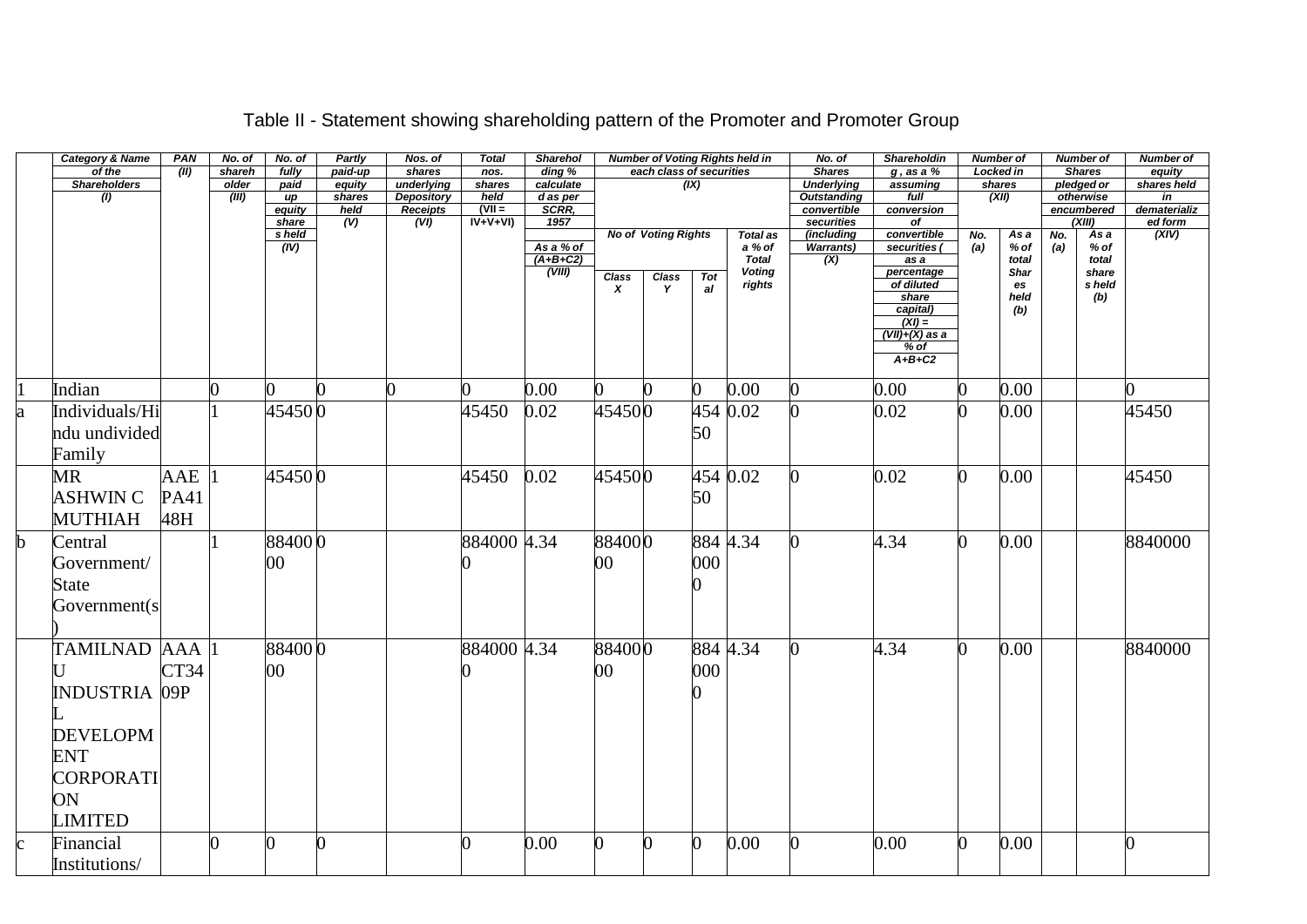|                         | <b>Banks</b>                          |                  |        |              |        |                        |           |       |    |      |          |
|-------------------------|---------------------------------------|------------------|--------|--------------|--------|------------------------|-----------|-------|----|------|----------|
| $\overline{\mathbf{d}}$ | Any Other                             |                  | 728660 | 728664 35.78 | 728660 |                        | 728 35.78 | 35.78 |    | 0.00 | 72866413 |
|                         | (specify)                             |                  | 413    | 13           | 413    | 664                    |           |       |    |      |          |
|                         |                                       |                  |        |              |        | 13                     |           |       |    |      |          |
|                         | <b>Bodies</b>                         |                  | 728660 | 728664 35.78 | 728660 |                        | 728 35.78 | 35.78 |    | 0.00 | 72866413 |
|                         | Corporate                             |                  | 413    | 13           | 413    | 664                    |           |       |    |      |          |
|                         |                                       |                  |        |              |        | 13                     |           |       |    |      |          |
|                         | <b>ACM</b>                            | <b>AAA</b>       | 134070 | 134075 0.07  | 134070 | 134 0.07               |           | 0.07  |    | 0.00 | 134075   |
|                         | <b>EDUCATIO</b>                       | CA58             |        |              |        | 075                    |           |       |    |      |          |
|                         | <b>NAL</b>                            | 09J              |        |              |        |                        |           |       |    |      |          |
|                         | <b>FOUNDATI</b>                       |                  |        |              |        |                        |           |       |    |      |          |
|                         | ON                                    |                  |        |              |        |                        |           |       |    |      |          |
|                         | AMI                                   | AAB              | 372760 | 372767 18.31 | 372760 |                        | 372 18.31 | 18.31 |    | 0.00 | 37276700 |
|                         | <b>HOLDINGS</b>                       | CP18             | 700    | $00\,$       | 700    | 767                    |           |       |    |      |          |
|                         | <b>PRIVATE</b>                        | 77G              |        |              |        | $00\,$                 |           |       |    |      |          |
|                         | <b>LIMITED</b>                        |                  | 242340 | 242340 1.19  | 242340 | 242 1.19               |           |       |    |      |          |
|                         | <b>GOLDNEST AAB</b><br><b>TRADING</b> | CT58             | $00\,$ |              | 00     | 340                    |           | 1.19  |    | 0.00 | 2423400  |
|                         | <b>COMPANY</b>                        | 94M              |        |              |        | O                      |           |       |    |      |          |
|                         | <b>LIMITED</b>                        |                  |        |              |        |                        |           |       |    |      |          |
|                         | <b>SICAGEN</b>                        | AAK <sup>1</sup> | 301730 | 301734 1.48  | 301730 | $301 \overline{)1.48}$ |           | 1.48  |    | 0.00 | 3017349  |
|                         | <b>INDIA</b>                          | CS57             | 49     |              | 49     | 734                    |           |       |    |      |          |
|                         | <b>LIMITED</b>                        | 70J              |        |              |        | 9                      |           |       |    |      |          |
|                         | <b>SOUTH</b>                          | $A\overline{AB}$ | 181040 | 181045 0.89  | 181040 | 181 0.89               |           | 0.89  |    | 0.00 | 1810450  |
|                         | <b>INDIA</b>                          | CS50             | 50     |              | 50     | 045                    |           |       |    |      |          |
|                         | <b>HOUSE</b>                          | 20M              |        |              |        |                        |           |       |    |      |          |
|                         | <b>ESTATES &amp;</b>                  |                  |        |              |        |                        |           |       |    |      |          |
|                         | <b>PROPERTIE</b>                      |                  |        |              |        |                        |           |       |    |      |          |
|                         | <b>S LIMITED</b>                      |                  |        |              |        |                        |           |       |    |      |          |
|                         | <b>LOTUS</b>                          | AAB              | 279950 | 279954 13.75 | 279950 |                        | 279 13.75 | 13.75 |    | 0.00 | 27995454 |
|                         | <b>FERTILIZER CL01</b>                |                  | 454    | 54           | 454    | 954                    |           |       |    |      |          |
|                         | <b>S PRIVATE</b>                      | 93K              |        |              |        | 54                     |           |       |    |      |          |
|                         | <b>LIMITED</b>                        |                  |        |              |        |                        |           |       |    |      |          |
|                         | <b>SOUTH</b>                          | AAA              | 208980 | 208985 0.10  | 208980 | 208 0.10               |           | 0.10  | O. | 0.00 | 208985   |
|                         | <b>INDIA</b>                          | CS37             |        |              |        | 985                    |           |       |    |      |          |
|                         | <b>TRAVELS</b>                        | 92E              |        |              |        |                        |           |       |    |      |          |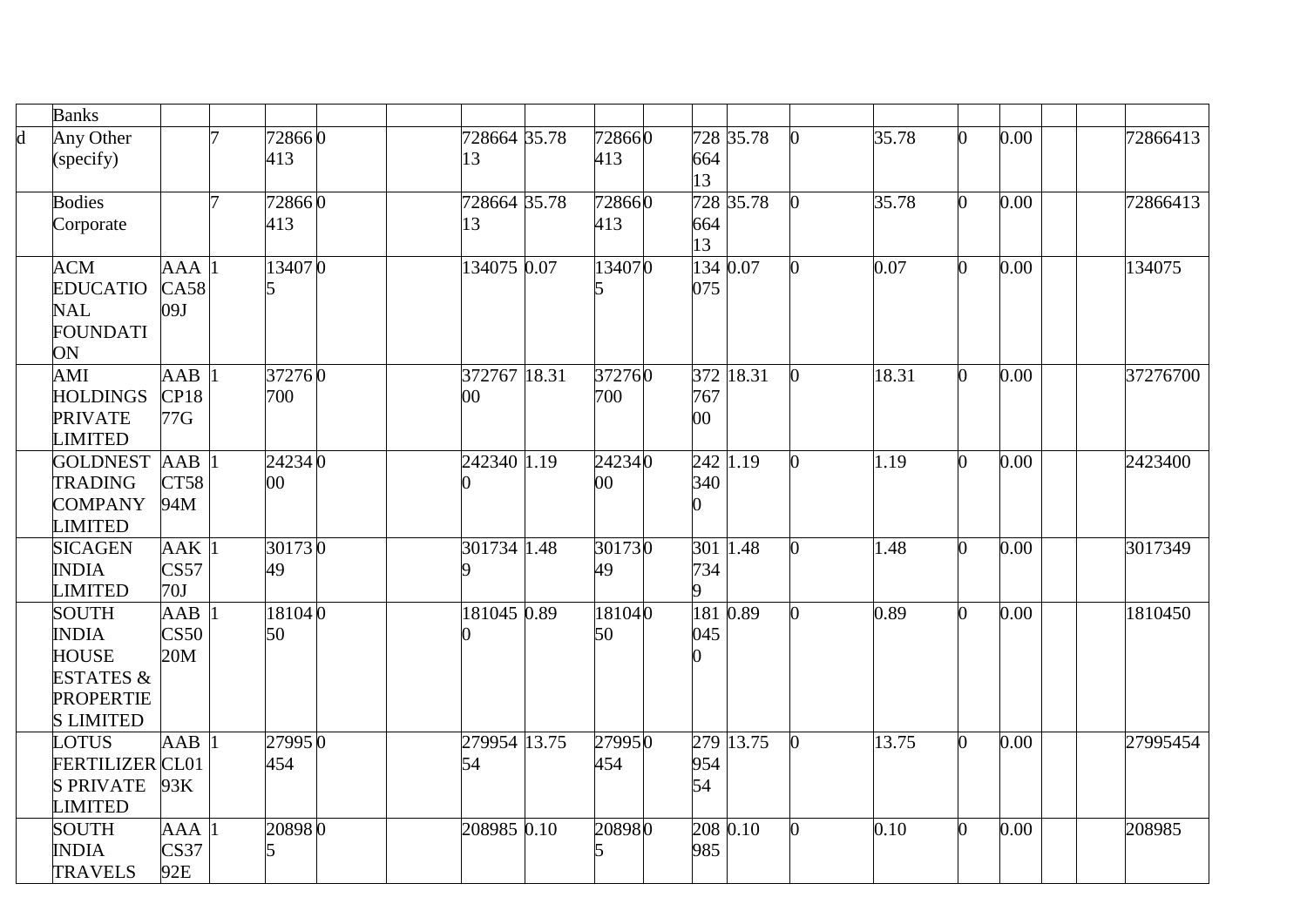|                         | PVT. LTD.            |                  |    |                 |   |          |              |                   |                |   |                |           |       |      |          |
|-------------------------|----------------------|------------------|----|-----------------|---|----------|--------------|-------------------|----------------|---|----------------|-----------|-------|------|----------|
|                         | Sub-Total            |                  | Q  | 817510          |   | 0        | 817518 40.14 |                   | 817510         |   |                | 817 40.14 | 40.14 | 0.00 | 81751863 |
|                         | (A)(1)               |                  |    | 863             |   |          | 63           |                   | 863            |   | 518            |           |       |      |          |
|                         |                      |                  |    |                 |   |          |              |                   |                |   | 63             |           |       |      |          |
| $\overline{c}$          | Foreign              |                  | 0  | 0               | n | 0        |              | 0.00              | 0              | 0 | $\overline{0}$ | 0.00      | 0.00  | 0.00 | O.       |
| $\overline{\mathbf{a}}$ | Individuals          |                  |    |                 |   |          |              | 0.00              | O              |   | $\overline{0}$ | 0.00      | 0.00  | 0.00 |          |
|                         | (Non-                |                  |    |                 |   |          |              |                   |                |   |                |           |       |      |          |
|                         | Resident             |                  |    |                 |   |          |              |                   |                |   |                |           |       |      |          |
|                         | Individuals/         |                  |    |                 |   |          |              |                   |                |   |                |           |       |      |          |
|                         | Foreign              |                  |    |                 |   |          |              |                   |                |   |                |           |       |      |          |
|                         | Individuals)         |                  |    |                 |   |          |              |                   |                |   |                |           |       |      |          |
| b                       | Government           |                  | 0  | 0               | 0 |          |              | 0.00              | $\overline{0}$ | 0 | $\overline{0}$ | 0.00      | 0.00  | 0.00 | 0        |
| $\mathbf c$             | Institutions         |                  |    |                 |   |          |              | 0.00              | $\overline{0}$ |   | 0              | 0.00      | 0.00  | 0.00 |          |
| $\overline{\mathsf{d}}$ | Foreign              |                  | 3  | 189140          |   |          | 189147 9.29  |                   | 189140         |   |                | 189 9.29  | 9.29  | 0.00 | 18914775 |
|                         | Portfolio            |                  |    | 775             |   |          | 75           |                   | 775            |   | 147            |           |       |      |          |
|                         | Investor             |                  |    |                 |   |          |              |                   |                |   | 75             |           |       |      |          |
|                         | <b>RANFORD</b>       | <b>AAD</b>       |    | 191000          |   |          | 191000 0.94  |                   | 191000         |   | 191 0.94       |           | 0.94  | 0.00 | 1910000  |
|                         | <b>INVESTMENCR54</b> |                  |    | $00\,$          |   |          |              |                   | 00             |   | 000            |           |       |      |          |
|                         | TS LIMITED 52K       |                  |    |                 |   |          |              |                   |                |   | 0              |           |       |      |          |
|                         | <b>FICON</b>         | $A\overline{AB}$ |    | 156820          |   |          | 156827 7.70  |                   | 156820         |   | 156 7.70       |           | 7.70  | 0.00 | 15682775 |
|                         | <b>HOLDINGS</b>      | CF <sub>06</sub> |    | 775             |   |          | 75           |                   | 775            |   | 827            |           |       |      |          |
|                         | <b>LIMITED</b>       | 67J              |    |                 |   |          |              |                   |                |   | 75             |           |       |      |          |
|                         | DORNALLY AAC         |                  |    | 132200          |   |          | 132200 0.65  |                   | 132200         |   | 132 0.65       |           | 0.65  | 0.00 | 1322000  |
|                         | <b>INVESTMENCD56</b> |                  |    | $\overline{00}$ |   |          |              |                   | $00\,$         |   | 200            |           |       |      |          |
|                         | TS LIMITED 10N       |                  |    |                 |   |          |              |                   |                |   | 0              |           |       |      |          |
| $\mathbf{e}$            | Any Other            |                  |    | O               |   |          |              | $\overline{0.00}$ | 0              | n | $\overline{0}$ | 0.00      | 0.00  | 0.00 | U        |
|                         | (specify)            |                  |    |                 |   |          |              |                   |                |   |                |           |       |      |          |
|                         | Sub-Total            |                  | 3  | 189140          |   | 0        | 189147 9.29  |                   | 189140         |   |                | 189 9.29  | 9.29  | 0.00 | 18914775 |
|                         | (A)(2)               |                  |    | 775             |   |          | 75           |                   | 775            |   | 147            |           |       |      |          |
|                         |                      |                  |    |                 |   |          |              |                   |                |   | 75             |           |       |      |          |
|                         | Total                |                  | 12 | 100660          |   | $\Omega$ | 100666 49.43 |                   | 100660         |   |                | 100 49.43 | 49.43 | 0.00 | 10066663 |
|                         | Shareholding         |                  |    | 6638            |   |          | 638          |                   | 6638           |   | 666            |           |       |      |          |
|                         | of Promoter          |                  |    |                 |   |          |              |                   |                |   | 638            |           |       |      |          |
|                         | and Promoter         |                  |    |                 |   |          |              |                   |                |   |                |           |       |      |          |
|                         | Group $(A)=$         |                  |    |                 |   |          |              |                   |                |   |                |           |       |      |          |
|                         | $(A)(1)+(A)(2)$      |                  |    |                 |   |          |              |                   |                |   |                |           |       |      |          |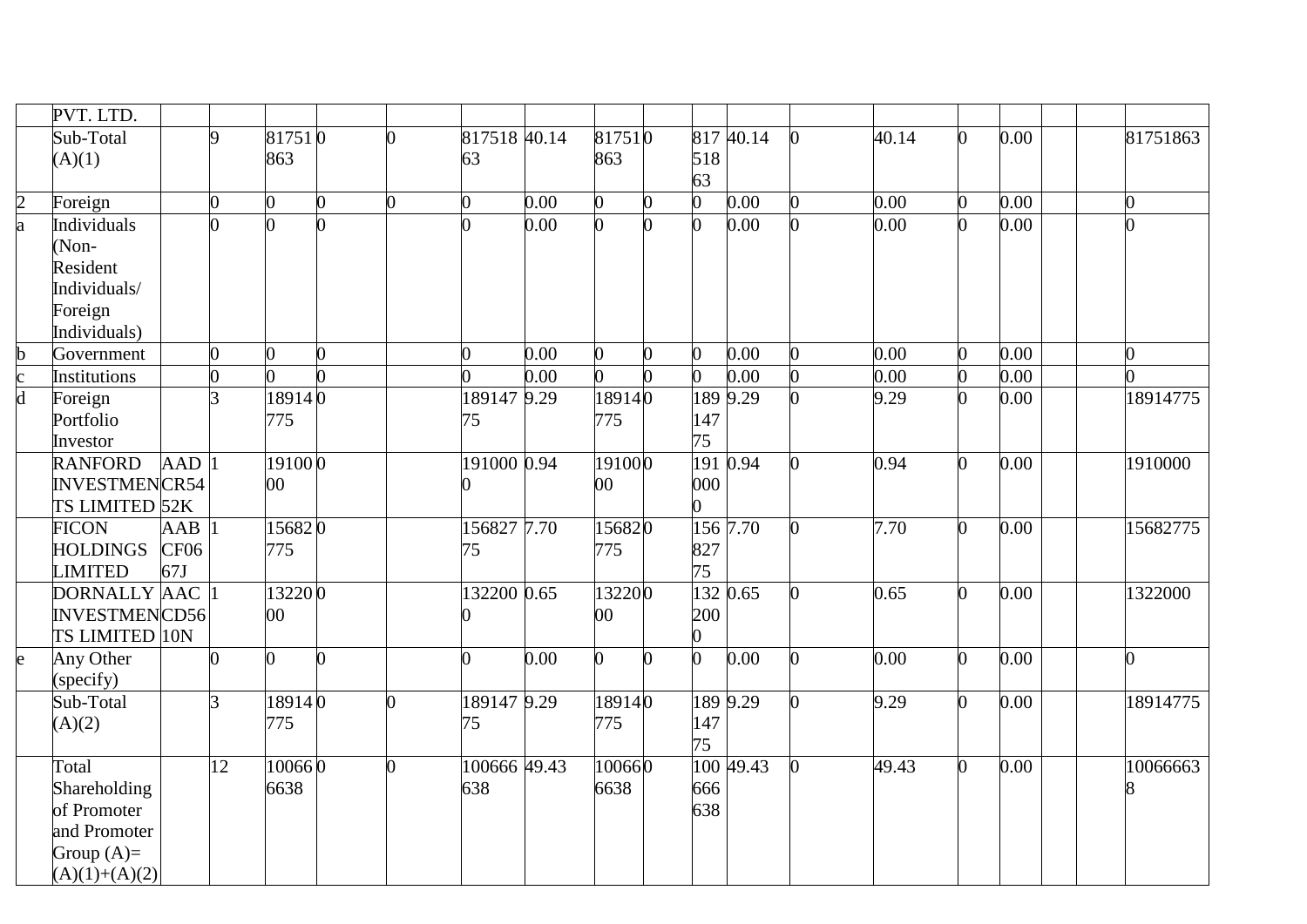|                         | <b>Category &amp; Name</b><br>of the<br><b>Shareholders</b><br>(1)           | PAN<br>(II) | Nos. of<br>shareh<br>older<br>(III) | No. of<br>fully<br>paid<br>иp<br>equity<br>share | <b>Partly</b><br>paid-up<br>equity<br>shares<br>held<br>(V) | Nos. of<br>shares<br>underlying<br><b>Depository</b><br>Receipts<br>(vij) | <b>Total</b><br>nos.<br>shares<br>held<br>$VII =$<br>$IV+V+VI$ | <b>Sharehol</b><br>ding %<br>calculate<br>d as per<br>SCRR,<br>1957 |                                  | each class of securities                        | (IX)                         | <b>Number of Voting Rights held in</b>                        | No. of<br><b>Shares</b><br><b>Underlying</b><br><b>Outstanding</b><br>convertible<br>securities | <b>Total</b><br>shareholdin<br>$g$ , as a $%$<br>assuming<br>full<br>conversion                   | (XII)      | <b>Number of</b><br>Locked in<br>shares            |                                                             | <b>Number of</b><br><b>Shares</b><br>pledged or<br>otherwise<br>encumbered<br>(XIII) | <b>Number of</b><br>equity<br>shares held<br>in<br>dematerializ<br>ed form |
|-------------------------|------------------------------------------------------------------------------|-------------|-------------------------------------|--------------------------------------------------|-------------------------------------------------------------|---------------------------------------------------------------------------|----------------------------------------------------------------|---------------------------------------------------------------------|----------------------------------|-------------------------------------------------|------------------------------|---------------------------------------------------------------|-------------------------------------------------------------------------------------------------|---------------------------------------------------------------------------------------------------|------------|----------------------------------------------------|-------------------------------------------------------------|--------------------------------------------------------------------------------------|----------------------------------------------------------------------------|
|                         |                                                                              |             |                                     | s held<br>(IV)                                   |                                                             |                                                                           |                                                                | As a % of<br>$(A+B+C2)$<br><b>VIII</b>                              | <b>Class</b><br>$\boldsymbol{x}$ | <b>No of Voting Rights</b><br><b>Class</b><br>Y | Tot<br>al                    | Total as<br>a % of<br><b>Total</b><br><b>Voting</b><br>rights | (including<br>Warrants)<br>(X)                                                                  | of<br>convertible<br>securities<br>(as a<br>percentage<br>of diluted<br>share<br>capital)<br>(XI) | No.<br>(a) | As a<br>% of<br>total<br>Shar<br>es<br>held<br>(b) | No.<br>(No<br>$\mathbf{t}$<br>ap<br>pli<br>ca<br>ble<br>(a) | Asa<br>$%$ of<br>total<br>share<br>s held<br>(Not<br>applic<br>able)<br>(b)          | (XIV)                                                                      |
|                         | Institutions                                                                 |             | 0                                   | 0                                                |                                                             |                                                                           | 0                                                              | 0.00                                                                | 0                                | 0                                               |                              | 0.00                                                          |                                                                                                 | 0.00                                                                                              |            | 0.00                                               |                                                             | 0.00                                                                                 | ∩                                                                          |
| a                       | Mutual<br>Funds/                                                             |             | 12                                  | 108000                                           |                                                             |                                                                           | 10800                                                          | 0.01                                                                | 108000                           |                                                 | $00\,$                       | 108 0.01                                                      |                                                                                                 | 0.01                                                                                              |            | 0.00                                               |                                                             |                                                                                      | 900                                                                        |
| b                       | Venture<br>Capital Funds                                                     |             | ∩                                   |                                                  |                                                             |                                                                           | 0                                                              | 0.00                                                                | 0                                |                                                 |                              | 0.00                                                          |                                                                                                 | 0.00                                                                                              | 0          | 0.00                                               |                                                             |                                                                                      |                                                                            |
| $\mathbf{c}$            | Alternate<br>Investment<br>Funds                                             |             | ∩                                   | ∩                                                |                                                             |                                                                           | 0                                                              | 0.00                                                                | O.                               |                                                 |                              | 0.00                                                          |                                                                                                 | 0.00                                                                                              | 0          | 0.00                                               |                                                             |                                                                                      |                                                                            |
| $\overline{\mathsf{d}}$ | Foreign<br>Venture<br>Capital<br>Investors                                   |             | 0                                   | ∩                                                |                                                             | ∩                                                                         | 0                                                              | 0.00                                                                | n                                | n                                               |                              | 0.00                                                          |                                                                                                 | 0.00                                                                                              | 0          | 0.00                                               |                                                             |                                                                                      | n                                                                          |
| $\mathbf{e}$            | Foreign<br>Portfolio<br>Investors                                            |             | h                                   | 135030<br>24                                     |                                                             |                                                                           | 135032 0.66                                                    |                                                                     | 135030<br>24                     |                                                 | 032                          | 135 0.66                                                      |                                                                                                 | 0.66                                                                                              | O.         | 0.00                                               |                                                             |                                                                                      | 1350324                                                                    |
|                         | Financial<br>Institutions/<br><b>Banks</b>                                   |             | 52                                  | 46622 0<br>72                                    |                                                             |                                                                           | 466227 2.29                                                    |                                                                     | 466220<br>72                     |                                                 | 227<br>$\mathcal{D}_{\cdot}$ | 466 2.29                                                      |                                                                                                 | 2.29                                                                                              | 0          | 0.00                                               |                                                             |                                                                                      | 4643972                                                                    |
|                         | <b>LIFE</b><br><b>INSURANCECL05</b><br>CORPORATI82H<br>ON OF<br><b>INDIA</b> | AAA         |                                     | 392670<br>25                                     |                                                             |                                                                           | 392672 1.93<br>5                                               |                                                                     | 392670<br>25                     |                                                 | 672<br>15                    | 392 1.93                                                      |                                                                                                 | 1.93                                                                                              | 0          | 0.00                                               |                                                             |                                                                                      | 3926725                                                                    |
| g                       | Insurance<br>Companies                                                       |             | $\mathcal{D}_{\cdot}$               | 550                                              |                                                             |                                                                           | 550                                                            | 0.00                                                                | 550                              | $\Omega$                                        |                              | 550 0.00                                                      |                                                                                                 | 0.00                                                                                              | 0          | 0.00                                               |                                                             |                                                                                      | 0                                                                          |

# Table III - Statement showing shareholding pattern of the Public shareholder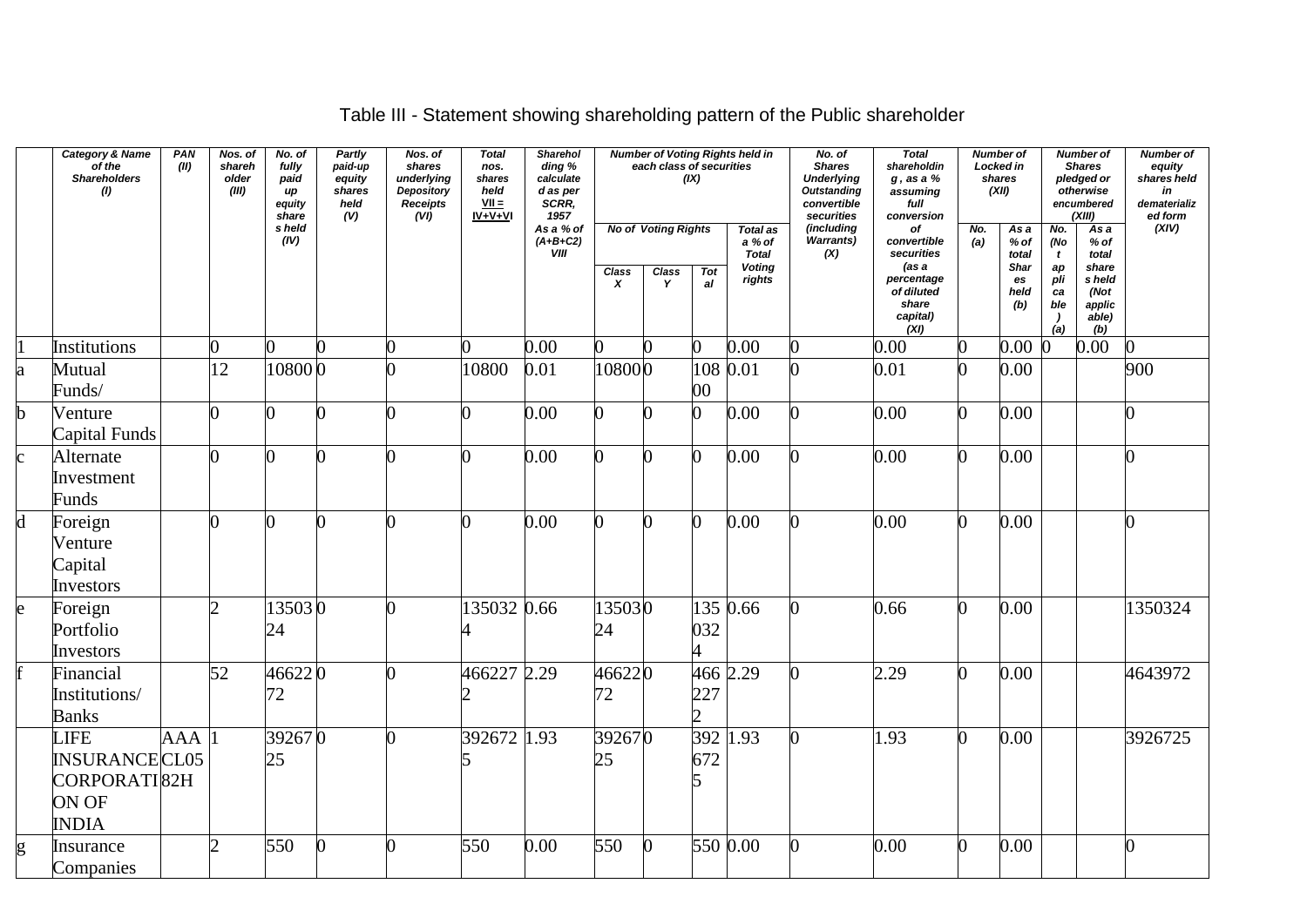| h                      | Provident       | 0             | 0      |                | 0       |              | 0.00 | 0              | $\bf{0}$ | $\overline{0}$ | 0.00      |    | 0.00  | U            | 0.00      |      |          |
|------------------------|-----------------|---------------|--------|----------------|---------|--------------|------|----------------|----------|----------------|-----------|----|-------|--------------|-----------|------|----------|
|                        | Funds/          |               |        |                |         |              |      |                |          |                |           |    |       |              |           |      |          |
|                        | Pension         |               |        |                |         |              |      |                |          |                |           |    |       |              |           |      |          |
|                        | <b>Funds</b>    |               |        |                |         |              |      |                |          |                |           |    |       |              |           |      |          |
|                        | Any Other       | 11            | 8150   | $\overline{0}$ | O       | 8150         | 0.00 | 8150 0         |          |                | 815 0.00  |    | 0.00  | 0            | 0.00      |      |          |
|                        | (specify)       |               |        |                |         |              |      |                |          |                |           |    |       |              |           |      |          |
|                        | Overseas        | 11            | 8150   | $\Omega$       | U       | 8150         | 0.00 | 8150 0         |          |                | 815 0.00  |    | 0.00  | <sup>0</sup> | 0.00      |      |          |
|                        | Corporate       |               |        |                |         |              |      |                |          |                |           |    |       |              |           |      |          |
|                        | <b>Bodies</b>   |               |        |                |         |              |      |                |          |                |           |    |       |              |           |      |          |
|                        | Sub-Total       | 79            | 603200 |                | ∩       | 603209 2.96  |      | 603200         |          |                | 603 2.96  |    | 2.96  | n            | 0.00      |      | 5995196  |
|                        | (B)(1)          |               | 96     |                |         | 6            |      | 96             |          | 209            |           |    |       |              |           |      |          |
|                        |                 |               |        |                |         |              |      |                |          | 6              |           |    |       |              |           |      |          |
| $\overline{2}$         | Central         |               | 166450 |                | 0       | 166454 0.08  |      | 166450         |          |                | 166 0.08  |    | 0.08  |              | 0.00      |      | 166454   |
|                        | Government/     |               |        |                |         |              |      |                |          | 454            |           |    |       |              |           |      |          |
|                        | <b>State</b>    |               |        |                |         |              |      |                |          |                |           |    |       |              |           |      |          |
|                        | Government(s    |               |        |                |         |              |      |                |          |                |           |    |       |              |           |      |          |
|                        | )/ President of |               |        |                |         |              |      |                |          |                |           |    |       |              |           |      |          |
|                        | India           |               |        |                |         |              |      |                |          |                |           |    |       |              |           |      |          |
|                        | Sub-Total       |               | 166450 |                | U       | 166454 0.08  |      | 166450         |          |                | 166 0.08  | n  | 0.08  | $\Omega$     | 0.00      |      | 166454   |
|                        | (B)(2)          |               |        |                |         |              |      |                |          | 454            |           |    |       |              |           |      |          |
| $\overline{3}$         | Non-            | ∩             |        |                | n       | 0            | 0.00 | $\overline{0}$ | O        | $\overline{0}$ | 0.00      | O. | 0.00  | 0            | $0.00\,0$ | 0.00 |          |
|                        | institutions    |               |        |                |         |              |      |                |          |                |           |    |       |              |           |      |          |
| a                      | Individuals -   | 61473         | 483100 |                | 1679180 | 651019 31.96 |      | 651010         |          |                | 651 31.96 |    | 31.96 |              | $0.00\,0$ | 0.00 | 44318373 |
|                        |                 |               | 188    |                |         | 88           |      | 988            |          | 019            |           |    |       |              |           |      |          |
|                        |                 |               |        |                |         |              |      |                |          | 88             |           |    |       |              |           |      |          |
|                        | Individual      | 61294 28234 0 |        |                | ∩       | 282344 13.86 |      | 282340         |          | 282            | 13.86     |    | 13.86 |              | 0.00      |      | 24242604 |
|                        | shareholders    |               | 419    |                |         | $ 19\rangle$ |      | 419            |          | 344            |           |    |       |              |           |      |          |
|                        | holding         |               |        |                |         |              |      |                |          | 19             |           |    |       |              |           |      |          |
|                        | nominal share   |               |        |                |         |              |      |                |          |                |           |    |       |              |           |      |          |
|                        | capital up to   |               |        |                |         |              |      |                |          |                |           |    |       |              |           |      |          |
|                        | Rs. 2 lakhs.    |               |        |                |         |              |      |                |          |                |           |    |       |              |           |      |          |
| $\overline{\text{ii}}$ | Individual      | 179           | 200750 |                | 1679180 | 368675 18.10 |      | 368670         |          |                | 368 18.10 | O. | 18.10 | 0            | 0.00      |      | 20075769 |
|                        | shareholders    |               | 769    |                |         | 69           |      | 569            |          | 675            |           |    |       |              |           |      |          |
|                        | holding         |               |        |                |         |              |      |                |          | 69             |           |    |       |              |           |      |          |
|                        | nominal share   |               |        |                |         |              |      |                |          |                |           |    |       |              |           |      |          |
|                        | capital in      |               |        |                |         |              |      |                |          |                |           |    |       |              |           |      |          |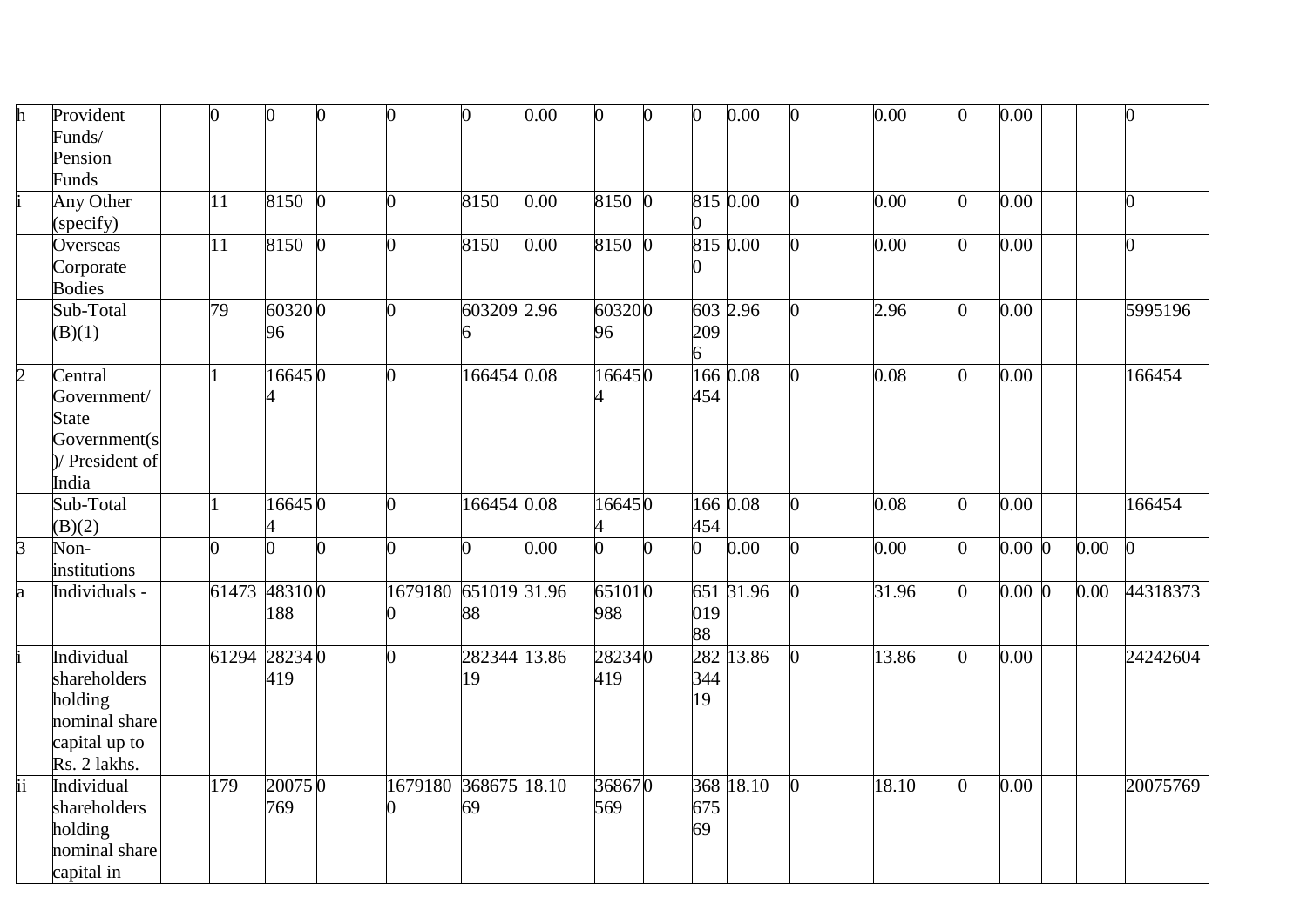|                         | excess of Rs.<br>2 lakhs.                                                               |                         |                |                   |         |                    |      |               |                |                                           |            |    |       |                |      |                |
|-------------------------|-----------------------------------------------------------------------------------------|-------------------------|----------------|-------------------|---------|--------------------|------|---------------|----------------|-------------------------------------------|------------|----|-------|----------------|------|----------------|
| $\mathbf b$             | <b>NBFCs</b><br>registered<br>with RBI                                                  |                         | 0              | 0                 | 0       | 0                  | 0.00 | 0             | $\overline{0}$ | $\overline{0}$                            | 0.00       | n. | 0.00  | $\overline{0}$ | 0.00 | $\overline{0}$ |
| $\mathbf{c}$            | Employee<br>Trusts                                                                      |                         | 0              | 0                 | O       | 0                  | 0.00 | 0             | 0              | 0                                         | 0.00       |    | 0.00  | $\overline{0}$ | 0.00 | $\overline{0}$ |
| $\overline{\mathsf{d}}$ | Overseas<br>Depositories<br>(holding DRs)<br>(balancing<br>figure)                      |                         | ∩              | 0                 |         | ∩                  | 0.00 | $\Omega$      | 0              | 0                                         | 0.00       |    | 0.00  | 0              | 0.00 | $\overline{0}$ |
| $\mathbf{e}$            | Any Other<br>(specify)                                                                  |                         | 2485           | 316730<br>160     | 0       | 316731 15.55<br>60 |      | 316730<br>160 |                | 731<br>60                                 | 316 15.55  |    | 15.55 | 0              | 0.00 | 31418169       |
|                         | <b>Bodies</b><br>Corporate                                                              |                         | 682            | 276360<br>416     | 1679180 | 444282 21.82<br>16 |      | 444280<br>216 |                | 282<br>16                                 | 444 21.82  |    | 21.82 | 0              | 0.00 | 27395021       |
|                         | <b>FINQUEST</b><br><b>FINANCIAL</b><br>SOLUTIONS 17G<br><b>PVT LTD</b>                  | <b>AAA</b><br>CF81      |                | 162800<br>278     | 0       | 162802 7.99<br>78  |      | 162800<br>278 |                | 802<br>78                                 | 162 7.99   | O  | 7.99  | $\overline{0}$ | 0.00 | 16280278       |
|                         | <b>VIBGYOR</b><br><b>INVESTORS CV10</b><br>$\&$<br><b>DEVELOPE</b><br><b>RS PVT LTD</b> | $\overline{AAB}$<br>08P |                | 244200<br>$00 \,$ | ∩       | 244200 1.20        |      | 244200<br>00  |                | 200                                       | $244$ 1.20 |    | 1.20  | 0              | 0.00 | 2442000        |
|                         | Clearing<br>member                                                                      |                         | 50             | 403360            | O       | 40336              | 0.02 | 403360        |                | 4030.02<br>36                             |            |    | 0.02  | $\overline{0}$ | 0.00 | 40336          |
|                         | <b>HUF</b>                                                                              |                         | 1297           | 277100<br>92      | ∩       | 277109 1.36        |      | 277100<br>92  |                | 277<br>109<br>$\mathcal{D}_{\mathcal{L}}$ | 1.36       |    | 1.36  | 0              | 0.00 | 2770892        |
|                         | Non-Resident<br>Indian (NRI)                                                            |                         | 451            | 117700<br>66      | 0       | 117706 0.58        |      | 117700<br>66  |                | 706<br>6                                  | 117 0.58   |    | 0.58  | $\overline{0}$ | 0.00 | 1164320        |
|                         | Overseas                                                                                |                         | $\overline{2}$ | 398000            | 0       | 39800              | 0.02 | 398000        |                |                                           | 398 0.02   |    | 0.02  | $\overline{0}$ | 0.00 | 39150          |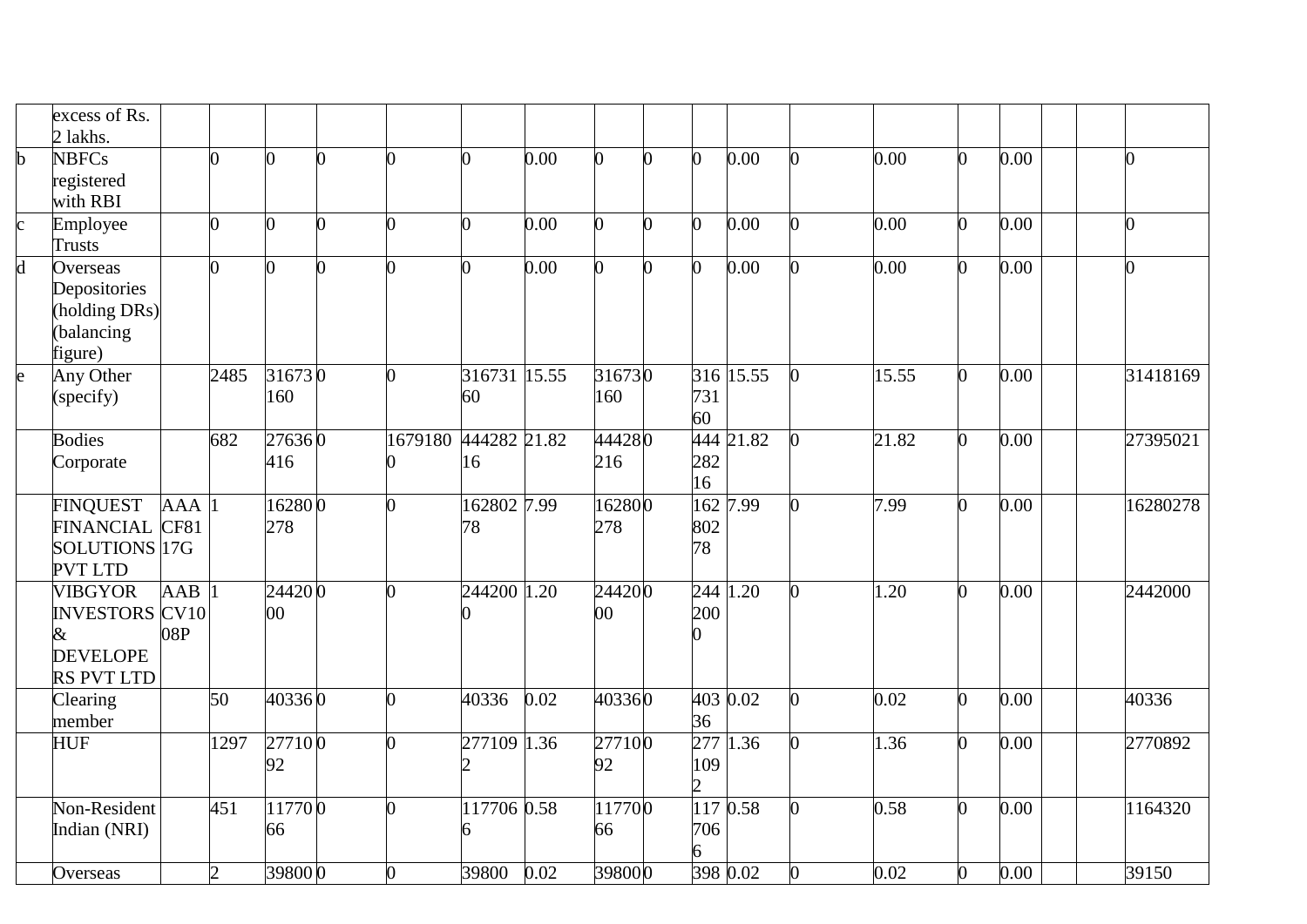| Corporate<br><b>Bodies</b>                                                    |              |      |                      |      |          |                | 00         |           |       |      |  |          |
|-------------------------------------------------------------------------------|--------------|------|----------------------|------|----------|----------------|------------|-----------|-------|------|--|----------|
| <b>Trusts</b>                                                                 |              | 8450 |                      | 8450 | $0.00\,$ | 8450 0         |            | 845 0.00  | 0.00  | 0.00 |  | 8450     |
| Sub-Total<br>(B)(3)                                                           | 63958 799830 | 348  | 1679180 967751 39.29 | 48   |          | 967750<br>148  | 751        | 967 47.51 | 47.51 | 0.00 |  | 75736542 |
|                                                                               |              |      |                      |      |          |                | 48         |           |       |      |  |          |
| <b>Total Public</b><br>Shareholding<br>$(B)=$<br>$(B)(1)+(B)(2)$<br>$+(B)(3)$ | 64038 861810 | 898  | 1679180 102973 42.33 | 698  |          | 102970<br>3698 | 973<br>698 | 102 50.55 | 50.55 | 0.00 |  | 81898192 |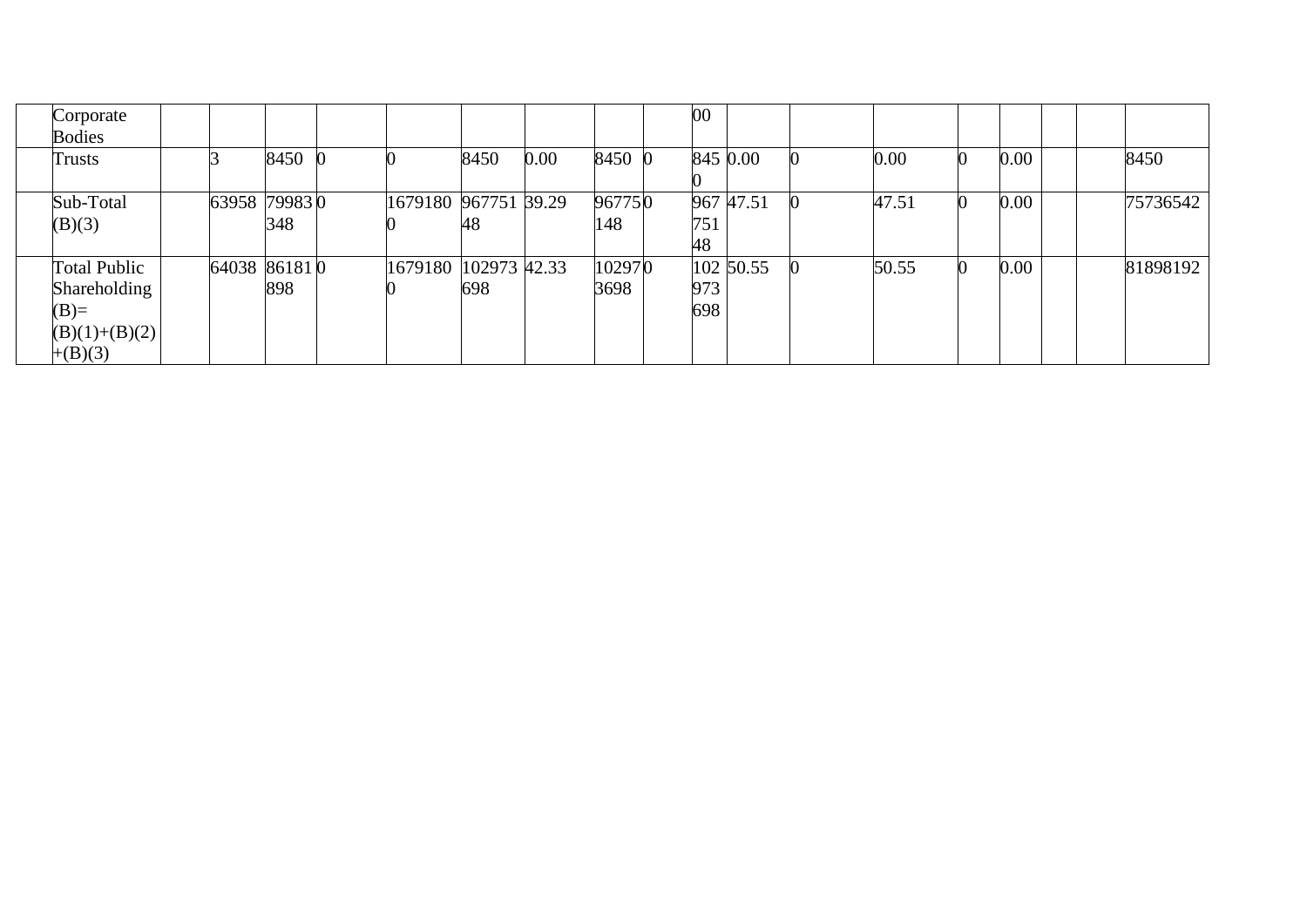|                | <b>Category &amp; Name</b> | PAN              | No. of | No. of          | Partly                            | Nos. of                      | Total no.             | <b>Sharehol</b>        |                           |                            |                | <b>Number of Voting Rights held in</b> | No. of                            | <b>Total</b>                      | <b>Number of</b> |               |           | <b>Number of</b>        | <b>Number of</b>   |
|----------------|----------------------------|------------------|--------|-----------------|-----------------------------------|------------------------------|-----------------------|------------------------|---------------------------|----------------------------|----------------|----------------------------------------|-----------------------------------|-----------------------------------|------------------|---------------|-----------|-------------------------|--------------------|
|                | of the                     | (II)             | shareh | fully           | paid-up                           | shares                       | shares                | $\overline{ding} \ \%$ |                           | each class of securities   |                |                                        | <b>Shares</b>                     | shareholdin                       | Locked in        |               |           | <b>Shares</b>           | equity             |
|                | <b>Shareholders</b>        |                  | older  | paid            | equity                            | underlying                   | held                  | calculate              |                           |                            | (X)            |                                        | <b>Underlying</b>                 | $g$ , as a %                      | shares           |               |           | pledged or              | shares held        |
|                | (1)                        |                  | (III)  | up              | shares                            | <b>Depository</b>            | $(VII =$<br>$IV+V+VI$ | d as per<br>SCRR,      |                           |                            |                |                                        | <b>Outstanding</b><br>convertible | assuming<br>full                  |                  | (XII)         |           | otherwise<br>encumbered | in<br>dematerializ |
|                |                            |                  |        | equity<br>share | held<br>$\overline{(\mathsf{V})}$ | Receipts<br>$\overline{(V)}$ |                       | 1957                   |                           |                            |                |                                        | securities                        | conversion                        |                  |               |           | (XIII)                  | ed form            |
|                |                            |                  |        | s held          |                                   |                              |                       | As a % of              |                           | <b>No of Voting Rights</b> |                | <b>Total as</b>                        | (including                        | $\overline{of}$                   | No.              | Asa           | No.       | Asa                     | (XIV)              |
|                |                            |                  |        | (IV)            |                                   |                              |                       | $(A+B+C2)$             |                           |                            |                | a % of                                 | <b>Warrants)</b>                  | convertible                       |                  | $%$ of        | (No       | $%$ of                  | $\overline{Not}$   |
|                |                            |                  |        |                 |                                   |                              |                       | (VIII)                 |                           |                            |                | <b>Total</b><br><b>Voting</b>          | (X)                               | securities (<br>$\overline{as} a$ |                  | total<br>Shar |           | total<br>share          | Applicable)        |
|                |                            |                  |        |                 |                                   |                              |                       |                        | Class<br>$\boldsymbol{x}$ | Class<br>Y                 | Tot<br>al      | rights                                 |                                   | percentage                        |                  | es            | ap<br>pli | s held                  |                    |
|                |                            |                  |        |                 |                                   |                              |                       |                        |                           |                            |                |                                        |                                   | of diluted                        |                  | held          | ca        | (Not                    |                    |
|                |                            |                  |        |                 |                                   |                              |                       |                        |                           |                            |                |                                        |                                   | share                             |                  |               | ble       | applic                  |                    |
|                |                            |                  |        |                 |                                   |                              |                       |                        |                           |                            |                |                                        |                                   | capital)<br>$\overline{(XI)}$     |                  |               |           | $a$ <sub>b</sub> $e$    |                    |
| 1              | Custodian/DR               |                  |        | 167910          |                                   |                              | 167918                |                        | ∩                         | n                          | $\overline{0}$ | 0.00                                   |                                   | 0.00                              | ∩                | 0.00          |           |                         | 16791800           |
|                | Holder                     |                  |        | 800             |                                   |                              | $00\,$                |                        |                           |                            |                |                                        |                                   |                                   |                  |               |           |                         |                    |
|                | THE BANK                   | <b>AAC</b>       |        | 167910          |                                   |                              | 167918                |                        | 167910                    |                            |                | 167 8.25                               |                                   |                                   |                  | 0.00          |           |                         | 16791800           |
|                | OF                         | CT <sub>29</sub> |        | 800             |                                   |                              | 00                    |                        | 800                       |                            | 918            |                                        |                                   |                                   |                  |               |           |                         |                    |
|                | <b>NEWYORK</b>             | 69G              |        |                 |                                   |                              |                       |                        |                           |                            | 00             |                                        |                                   |                                   |                  |               |           |                         |                    |
|                | MELLON                     |                  |        |                 |                                   |                              |                       |                        |                           |                            |                |                                        |                                   |                                   |                  |               |           |                         |                    |
| $\overline{2}$ | Employee                   |                  |        |                 |                                   |                              | 0                     | 0.00                   | ∩                         |                            | $\overline{0}$ | 0.00                                   |                                   | 0.00                              | O                | 0.00          |           |                         |                    |
|                | <b>Benefit Trust</b>       |                  |        |                 |                                   |                              |                       |                        |                           |                            |                |                                        |                                   |                                   |                  |               |           |                         |                    |
|                | (under SEBI                |                  |        |                 |                                   |                              |                       |                        |                           |                            |                |                                        |                                   |                                   |                  |               |           |                         |                    |
|                | (Share based               |                  |        |                 |                                   |                              |                       |                        |                           |                            |                |                                        |                                   |                                   |                  |               |           |                         |                    |
|                | Employee                   |                  |        |                 |                                   |                              |                       |                        |                           |                            |                |                                        |                                   |                                   |                  |               |           |                         |                    |
|                | Benefit)                   |                  |        |                 |                                   |                              |                       |                        |                           |                            |                |                                        |                                   |                                   |                  |               |           |                         |                    |
|                | Regulations,               |                  |        |                 |                                   |                              |                       |                        |                           |                            |                |                                        |                                   |                                   |                  |               |           |                         |                    |
|                | 2014)                      |                  |        |                 |                                   |                              |                       |                        |                           |                            |                |                                        |                                   |                                   |                  |               |           |                         |                    |
|                | Total Non-                 |                  |        | 167910          |                                   | O                            | 167918 0.00           |                        | ∩                         | n                          | 0              | 0.00                                   |                                   | 0.00                              | U                | $0.00\,0$     |           | 0.00                    | 16791800           |
|                | Promoter-                  |                  |        | 800             |                                   |                              | 00                    |                        |                           |                            |                |                                        |                                   |                                   |                  |               |           |                         |                    |
|                | Non Public                 |                  |        |                 |                                   |                              |                       |                        |                           |                            |                |                                        |                                   |                                   |                  |               |           |                         |                    |
|                | Shareholding               |                  |        |                 |                                   |                              |                       |                        |                           |                            |                |                                        |                                   |                                   |                  |               |           |                         |                    |
|                | $(C)=$                     |                  |        |                 |                                   |                              |                       |                        |                           |                            |                |                                        |                                   |                                   |                  |               |           |                         |                    |
|                | $(C)(1)+(C)(2)$            |                  |        |                 |                                   |                              |                       |                        |                           |                            |                |                                        |                                   |                                   |                  |               |           |                         |                    |

### Table IV - Statement showing shareholding pattern of the Non Promoter- Non Public shareholder